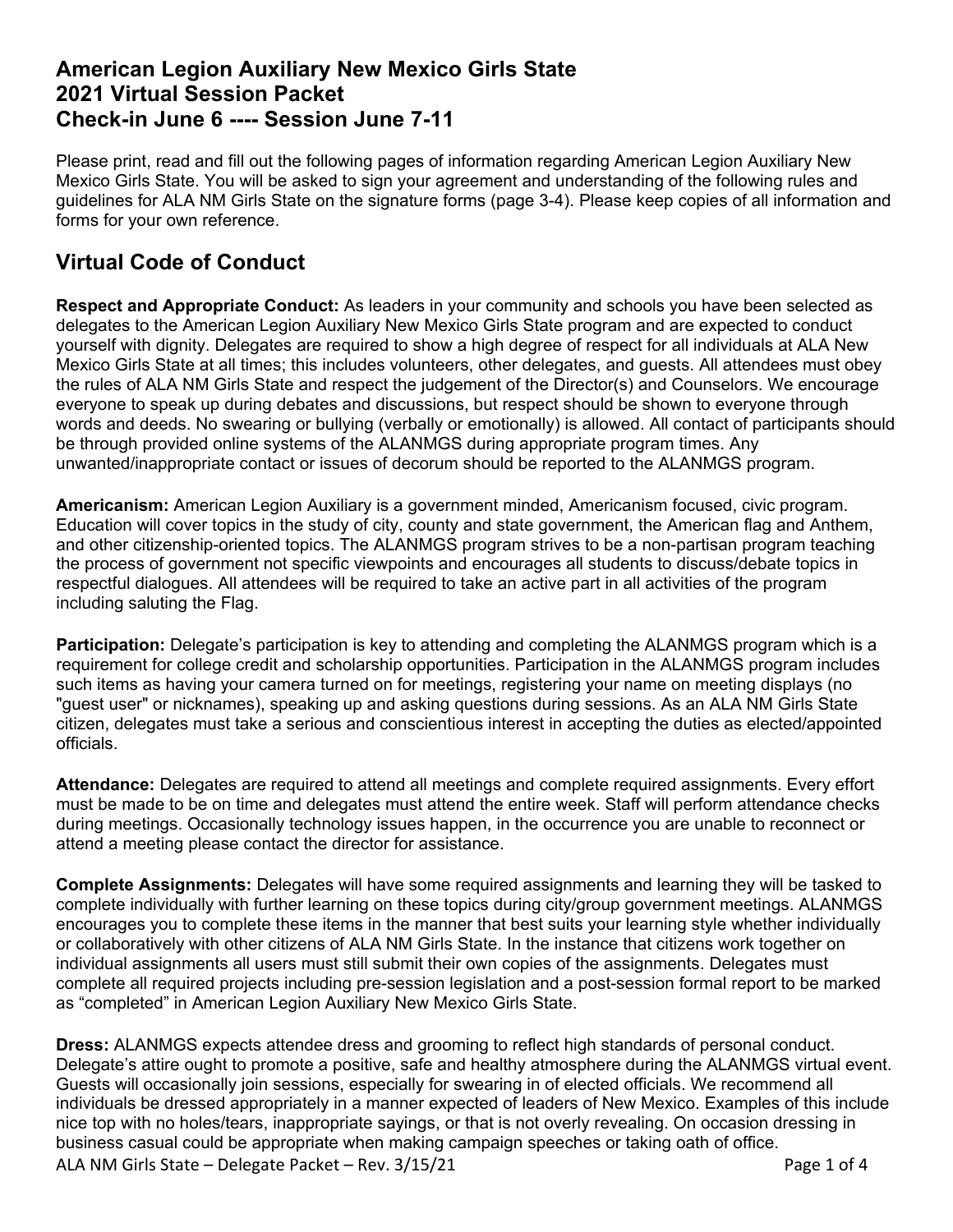**Atmosphere:** ALANMGS recommends delegates make all effort to reduce distractions, both visual and audible, in their environment while attending virtual sessions. When needed students should mute/unmute themselves during meetings to reduce extra noises.

**Driving or Other Dangerous Distracting Activities:** For the safety of the participant and those observing, no attendee should drive or participate in any dangerous distracting activities while attending meetings of the ALA NM Girls State virtual session.

**Smoking/Drinking/Drugs/Vaping:** American Legion Auxiliary New Mexico Girls State follows the standard smoking/drinking/drugs/vaping laws. Anyone under the age of 18 is not permitted to perform these illegal activities while attending the ALA NM Girls State virtual session. Anyone seen smoking/drinking/vaping/or doing drugs during a virtual session will be dismissed from the program.

**Cell Phone:** Cell Phones are not permitted during any meetings, except as the device for session participation. All participants are expected to be active citizens of ALA NM Girls State and should avoid distractions like cell phone messaging, games, etc. during meetings. Limited use of a cell phone for research purposes on a meeting topic is permitted.

- If a delegate is found using their phone during meetings, they will be given a warning.
- If the delegate is found using their phone a second time they may be dismissed from the program.

**Positive Campaigning:** While friendly rivalry between parties exists at ALA NM Girls State, negative campaigning against individuals running for office will not be allowed. All campaigns should focus on each individuals' positive attributes and qualifications for office. This positive campaigning should also continue through whistle stop interviews and the interactions of each ALA NM Girls State member and their perspective candidates. This includes defacing or removing of campaign material.

**Campaign Material:** Campaign material (graphics, videos, etc.) made prior to the ALA NM Girls State session will not be allowed. Delegates will be given time during session after petitioning for office to create their campaign materials/videos. Instructions and access to online tools will be provided during session. Delegates can assist others with campaign materials, but individuals should not seek extended assistance outside of the ALA NM Girls State program attendees. No delegate should purchase graphics, materials, etc. for their campaign materials. We encourage everyone to be creative with their use of technology but ultimately, they should rely on their message and campaign speeches when running for office.

If you have any questions, please contact: Alisha Jones American Legion Auxiliary New Mexico Girls State Director [director@alanmgirlsstate.org](mailto:director@alanmgirlsstate.org)

## **All information must be read, and the signature forms (page 3-4) signed and submitted no later than Sunday, June 6.**

Documents can be sent in one of two ways.

- 1. Mailed: Send the signature forms (page 3-4) by mail no later than Friday, May 28 to: ALA Dept of New Mexico 1215 Mountain Rd. NE Albuquerque, NM 87102
- 2. Emailed: Scan the signature forms (page 3-4) and email no later than Sunday, June 6 to: [director@alanmgirlsstate.org](mailto:director@alanmgirlsstate.org) If you do not have a scanner we recommend downloading a scanning app for your mobile device such as [Scannable](https://apps.apple.com/us/app/evernote-scannable/id883338188) for iPhone or [Adobe Scan](https://play.google.com/store/apps/details?id=com.adobe.scan.android) for Android.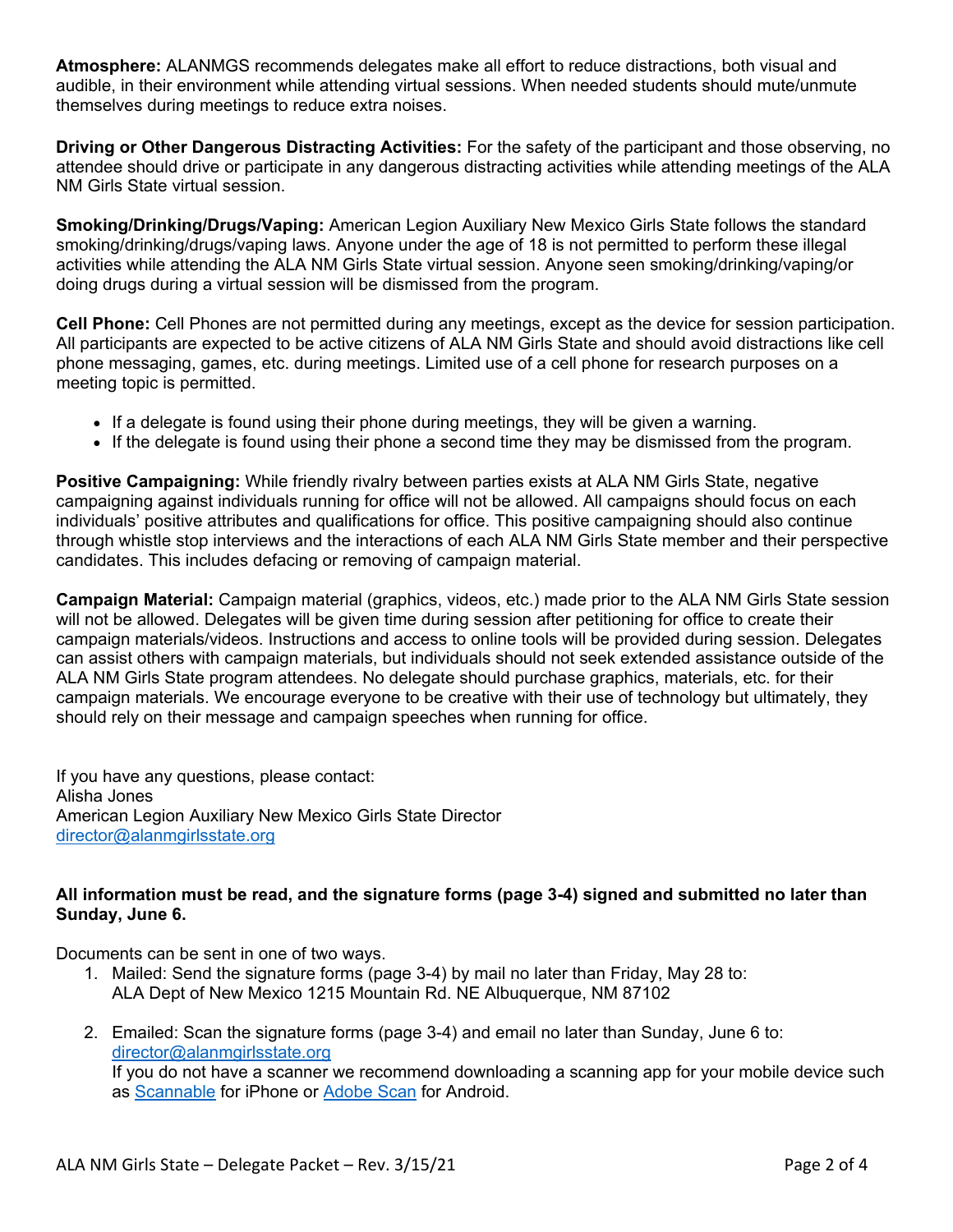| Delegate Name       |       |
|---------------------|-------|
| <b>Phone Number</b> | Email |
| School Name         |       |

### **Delegate and Parent/Guardian Acceptance**

I, the consideration of the acceptance of my application is expected. The interval of the acceptance of my application and the training benefits to be derived by me as a citizen of the American Legion Auxiliary New Mexico Girls State, do hereby agree to be in attendance for the entire session and conduct myself according to all rules and regulations established for the governing of ALA New Mexico Girls State, which is sponsored and conducted by the American Legion Auxiliary, Department of New Mexico. I understand that my participation in the ALA New Mexico Girls State program is a privilege, and I will actively participate in all activities and fulfill my responsibilities at ALA New Mexico Girls State in every capacity to which I may be assigned.

I do not have any applications pending nor will schedule any programs that will affect my attendance at ALA New Mexico Girls State.

I acknowledge that I have discussed this application with my parents/guardians, and they do not object to my attending American Legion Auxiliary New Mexico Girls State.

I understand and accept the eligibility requirements as presented by the American Legion Auxiliary Department of New Mexico.

| Signature of Delegate        | Date |
|------------------------------|------|
| Signature of Parent/Guardian | Date |
| Signature of Parent/Guardian | Date |

#### **Photo Release**

I, being Parent/Guardian of \_\_\_\_\_\_\_\_\_\_\_\_\_\_\_\_\_\_\_\_\_\_\_\_\_\_\_\_\_\_\_\_\_\_, hereby consent that any photographs, films, audio, and visual recordings for which she posed may be used by the American Legion Auxiliary and the American Legion Auxiliary Girls State program, its assigns, subsidiaries, successors, and/or affiliated entities, in the manner they may desire, including but not limited to newspaper, audio/visual productions, television, radio and digital recordings and postings on the organizations' website and social media. Furthermore, I hereby consent that such interviews, photographs, films, audio and visual recordings and digital imaging from which they are produced become their property, and they shall have the right to sell, duplicate, reproduce and make other uses of such photographs, films, audio and visual recordings and digital imaging, as they may desire, and for any legal purpose, free and clear of any claims for remuneration or otherwise, on my part.

| Signature of Parent/Guardian | Date |  |
|------------------------------|------|--|
| Signature of Parent/Guardian | Date |  |